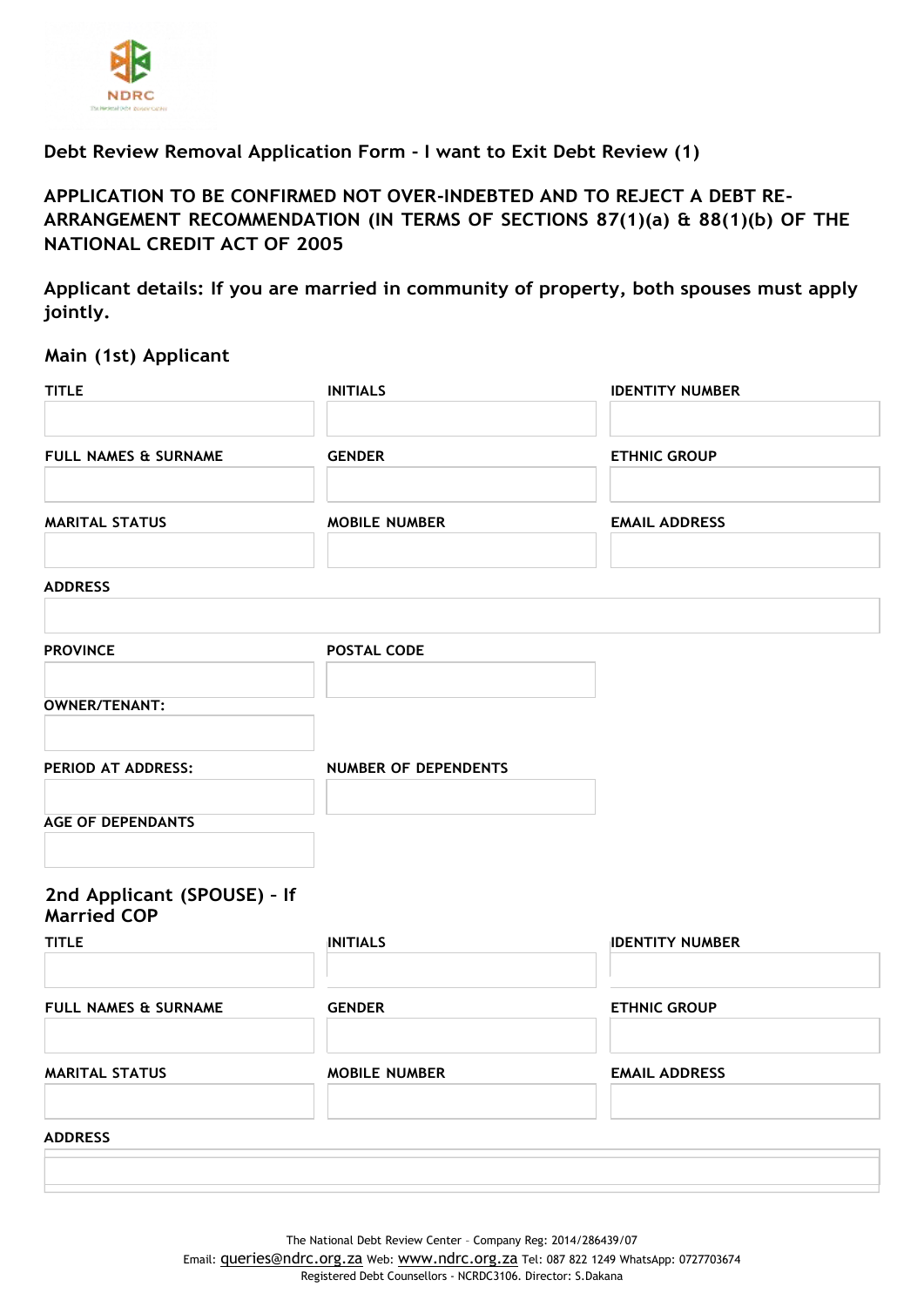## **PROVINCE POSTAL CODE**

# **EMPLOYMENT DETAILS**

## **Main (1st) Applicant**

| NAME OF EMPLOYER / COMPANY<br><b>NAME</b>         | <b>EMPLOYMENT TYPE</b>  | <b>OCCUPATION</b>                              |
|---------------------------------------------------|-------------------------|------------------------------------------------|
| <b>GROSS SALARY (BEFORE</b><br><b>DEDUCTIONS)</b> | <b>TOTAL DEDUCTIONS</b> | TOTAL NETT INCOME (AFTER<br><b>DEDUCTIONS)</b> |
|                                                   |                         |                                                |

### **PAY DATE**

# **2nd Applicant (SPOUSE)**

| NAME OF EMPLOYER / COMPANY<br><b>NAME</b>         | <b>EMPLOYMENT TYPE</b>  | <b>OCCUPATION</b>                              |
|---------------------------------------------------|-------------------------|------------------------------------------------|
| <b>GROSS SALARY (BEFORE</b><br><b>DEDUCTIONS)</b> | <b>TOTAL DEDUCTIONS</b> | TOTAL NETT INCOME (AFTER<br><b>DEDUCTIONS)</b> |

## **HOUSEHOLD LIVING EXPENSES**

| <b>FAMILY EXPENSES</b>       | <b>GROCERIES</b>                       | PETROL / TRAVEL |
|------------------------------|----------------------------------------|-----------------|
| TELEPHONE / CELLPHONE        | <b>BANK CHARGES</b>                    | <b>CLOTHING</b> |
| <b>OTHER LIVING EXPENSES</b> | <b>TOTAL HOUSEHOLD LIVING EXPENSES</b> |                 |

# **DEBT OBLIGATIONS**

| <b>CREDITORS NAME</b>            | <b>CREDITORS NAME</b> |
|----------------------------------|-----------------------|
|                                  |                       |
|                                  |                       |
|                                  |                       |
|                                  |                       |
|                                  |                       |
|                                  |                       |
|                                  |                       |
|                                  |                       |
| WHO IS/WAS YOUR DEBT COUNSELLOR? |                       |
|                                  |                       |

The National Debt Review Center – Company Reg: 2014/286439/07

Email: **[queries@ndrc.org.za](mailto:queries@ndrc.org.za)** Web: [www.ndrc.org.za](http://www.ndrc.org.za/) Tel: 087 822 1249 WhatsApp: 0727703674 Registered Debt Counsellors - NCRDC3106. Director: S.Dakana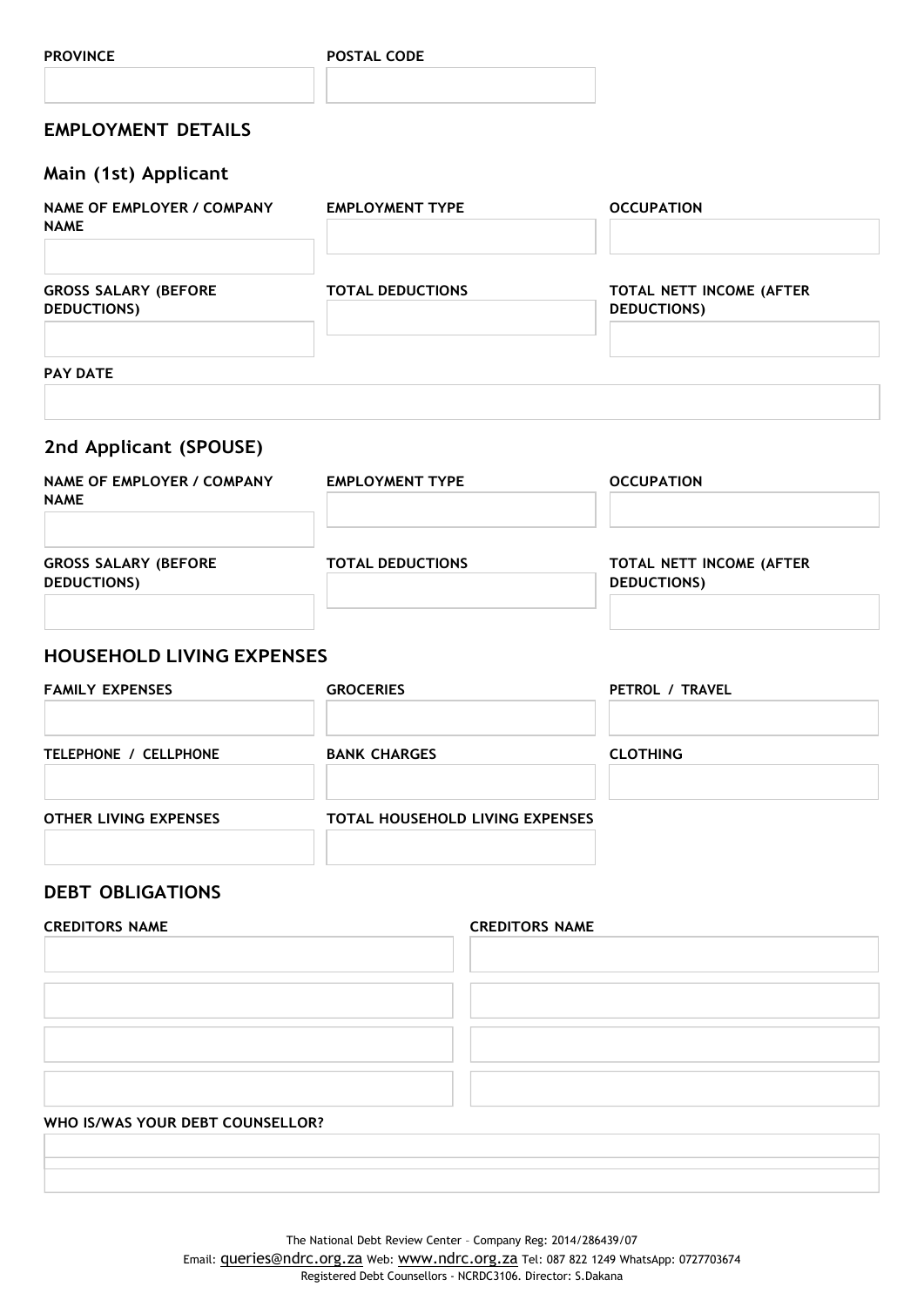**WHY DO YOU WANT YOUR NAME TO BE REMOVED FROM DEBT REVIEW.**

**THE APPROXIMATE DATE YOU WERE PLACED UNDER DEBT REVIEW**

**IS YOUR DEBT REVIEW SUBJECT TO A COURT ORDER?**

**APPROXIMATELY WHEN LAST DID YOU MAKE PAYMENTS TO THE PAYMENT DISTRIBUTION AGENCY/DEBT COUNSELOR?**

**HAVE YOU RECEIVED ANY CANCELLATION DOCUMENTATION FROM YOUR DEBT COUNSELOR?**

**YOUR INCOME AT THE TIME YOU WERE PLACED UNDER DEBT REVIEW WAS APPROXIMATELY?**

**HAVE YOU SETTLED ANY ACCOUNTS THAT WERE PLACED UNDER DEBT REVIEW?**

**FOR YOUR OUTSTANDING ACCOUNTS, CAN YOU AFFORD THE ORIGINAL INSTALLMENTS THAT WERE DUE TO EACH ACCOUNT BEFORE YOU WENT UNDER DEBT REVIEW?**

**ARE YOU ALREADY MAKING PAYMENTS DIRECTLY TO YOUR CREDITORS?**

ARE YOU AWARE OF THE FACT THAT YOU WILL NO LONGER HAVE PROTECTION IN TERMS OF THE NATIONAL CREDIT **ACT AND THAT THE CREDITORS MAY PROCEED TO ENFORCE A CREDIT AGREEMENT IF YOU DO NOT HAVE PAYMENT ARRANGEMENTS WITH REGARDS TO ANY OUTSTANDING AMOUNTS?**

## **NOTE: The fee is R6000.00**

This is due on your pay-day or as agreed, it can be arranged and payable over 3 months. There are no upfront fees and the initial assessment is FREE!

## **Power of Attorney**

By this Power of Attorney I the undersigned,

| <b>NAME:</b>    | ID:            |
|-----------------|----------------|
|                 |                |
|                 |                |
| <b>SURNAME:</b> | <b>GENDER:</b> |
|                 |                |
|                 |                |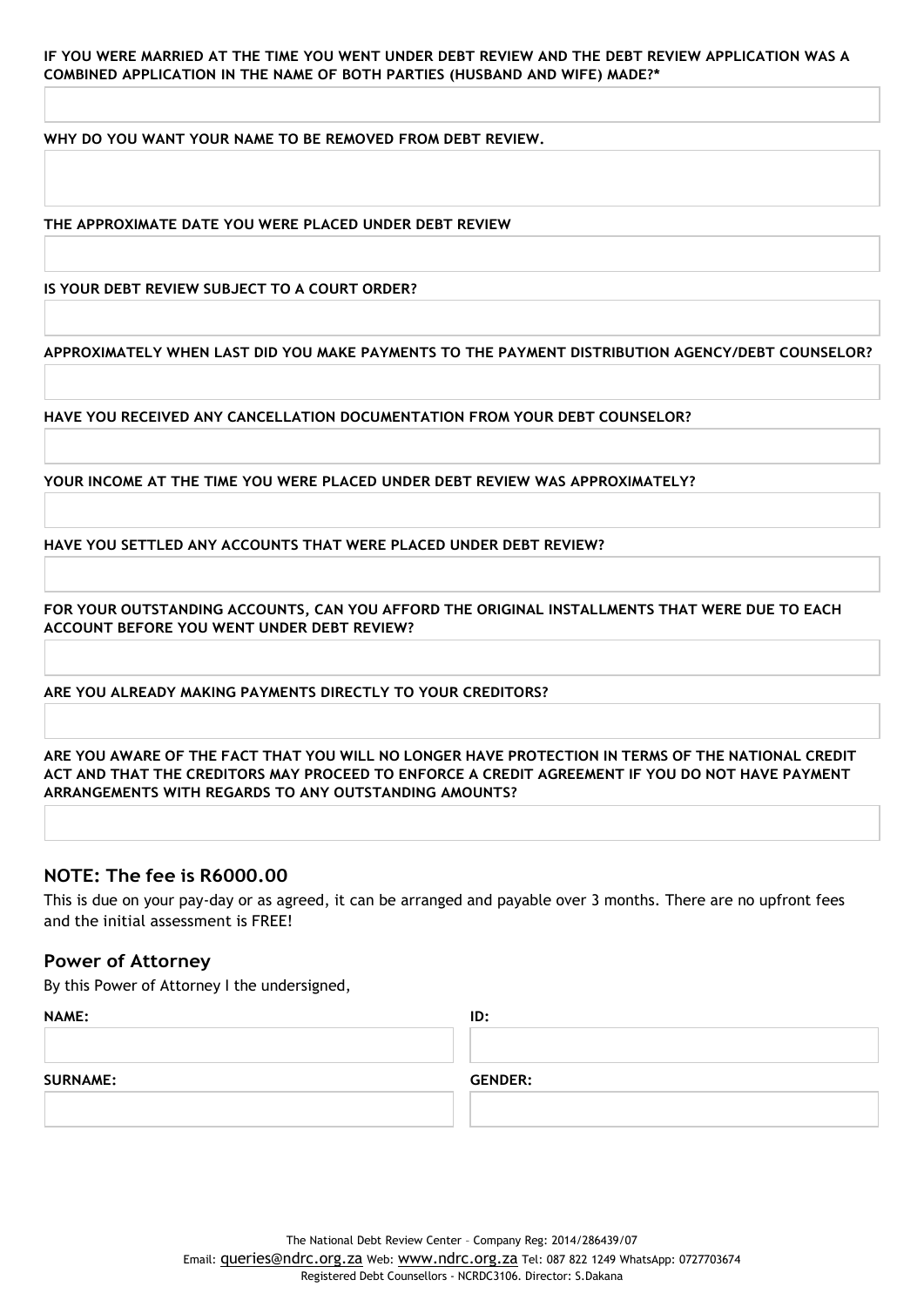hereby appoint Sibabalwe Dakana, NCRDC 3106 of The National Debt Review Center (NDRC) which has its principal place of business at Suite 201 Edward 2 Building, Edward Road, Bellville Western Cape, 7530 ("the Debt Counsellor"), to be my true and lawful agent and I expressly grant the Debt Counsellor full power and authority to, on my behalf:

1. To obtain a copy of the court order placing me under debt review from the debt counsellor that placed me under debt review or at the magistrate's court;

2. To obtain the proof of income that I submitted to the debt counsellor when I applied to be placed under debt review;

3. To obtain paid up letters and statements from all my current and erstwhile creditors;

4. To obtain my updated accounts reflecting current outstanding balances and the minimum monthly repayment amount from all my creditors;

5. To instruct an attorney to appear in court on my behalf and to perform any other act on my behalf and/or sign any document on my behalf.

6. To cancel any debit orders;

7. Stop payments of any debit orders,

To enable the agent to facilitate the rescission of the court order that placed me under debt review or administration and/or to have me declared no longer over-indebted in terms of the National Credit Regulator Withdrawal Guidelines.

### **SIGNED AT: DATE**

### **CUSTOMER: FULL NAME**

### **CUSTOMER: SIGNATURE**

Debt Counsellor: Sibabalwe Dakana NCRDC3106 [info@ndrc.org.za](mailto:info@ndrc.org.za) 0878221249

The National Debt Review Center – Company Reg: 2014/286439/07

Email: [queries@ndrc.org.za](mailto:queries@ndrc.org.za) Web: [www.ndrc.org.za](http://www.ndrc.org.za/) Tel: 087 822 1249 WhatsApp: 0727703674 Registered Debt Counsellors - NCRDC3106. Director: S.Dakana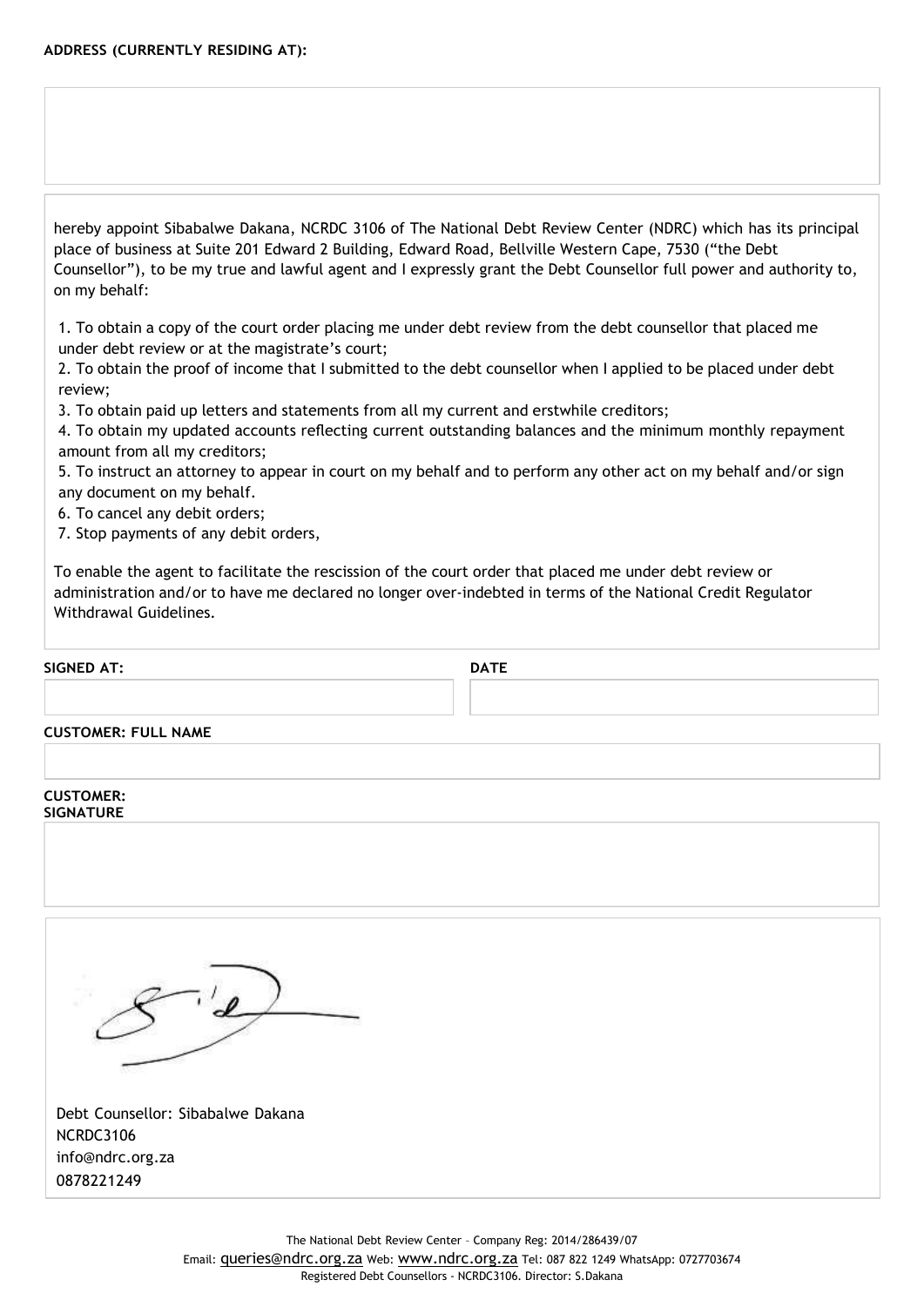### **Declaration**

I declare as follows:

1) I undertake to comply with all requests from The National Debt Review Center to evaluate my state of indebtedness and to investigate the prospects for responsible clearance of my name. I consent to The National Debt Review Center to obtaining my credit record from any/all registered credit bureaus and any other registers which may contain any of my credit information.

2) I undertake not to enter into any further credit agreements other than a consolidation agreement, with any credit provider until one of the following events have occurred:

The National Debt Review Center rejects my application; or

The Court determines that I am still over-indebted; or

3) I undertake not to hand over any of my assets to debt collectors unless I have first discussed the matter with The National Debt Review Center

4) I confirm that the information contained in this document is to the best of my knowledge true and correct.

5) I declare that the debt review removal process has been explained to me and I understand that:

My debt remains my responsibility and that I must continue making payments to all my credit providers every month.

□I understand and accept The National Debt Review Center Fee Structure as set out below.

□ I understand my debt review removal application must be finalized with a court order and I authorize The National Debt Review Center to instruct an attorney to appear in court on my behalf and I accept full responsibility for the settlement of the legal fees as set out below.

 $\Box$  I understand that if I default on any obligation with credit providers, such credit providers may then enforce, by litigation or other judicial process, any right or security they may have under my credit agreements. I understand that I will be required to pay the instalments and interest rates as required by my credit providers and credit providers can proceed with legal action against me that may result in judgment being taken and repossession of my assets should I not meet these obligations.

6) I understand that the debt review listing on my name will only be cleared after a court declares me no longer over-indebted.

Should my application be unsuccessful any further court action will be done at my expense to clear my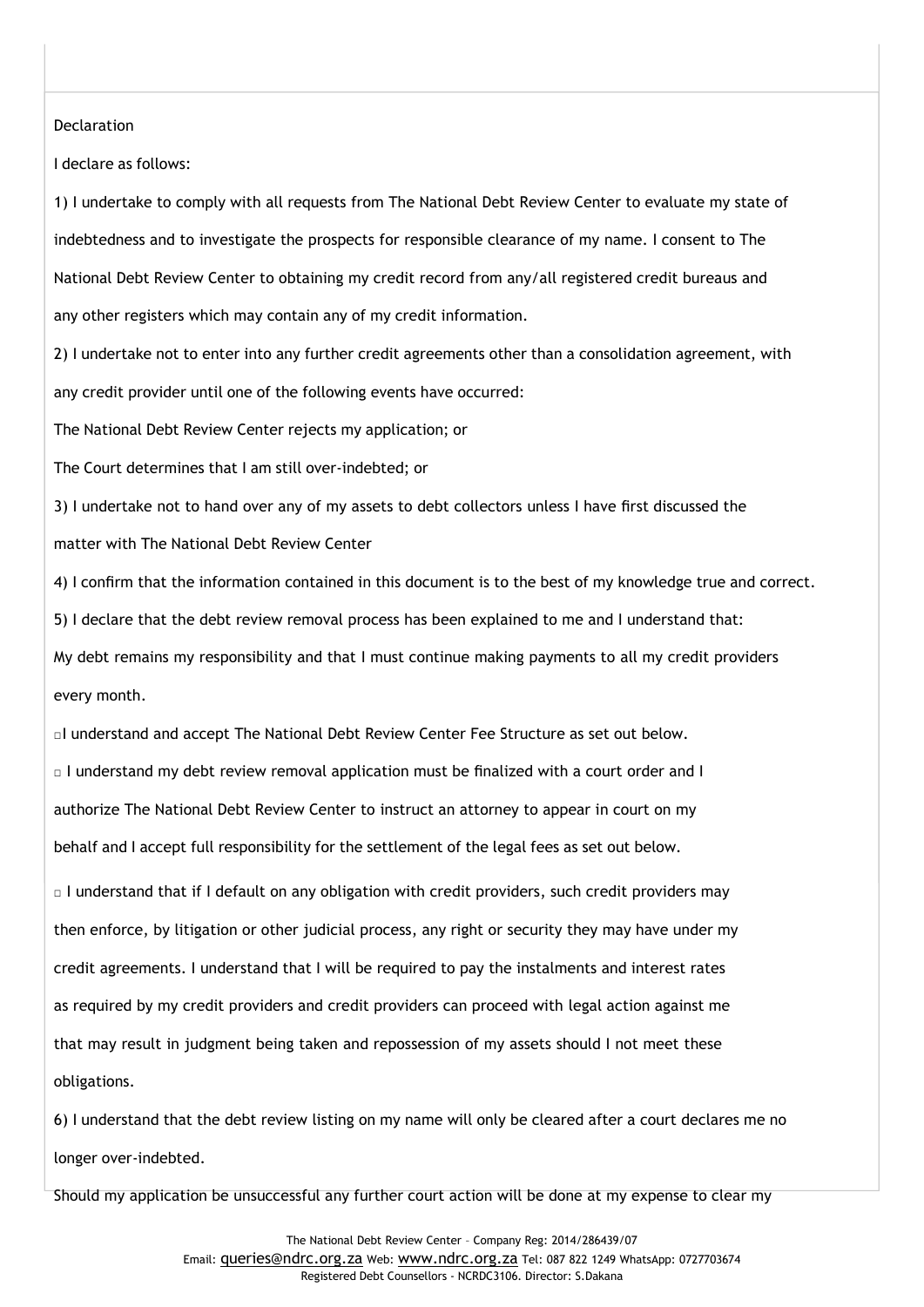name.

7) I understand that my creditors and debt counsellor might not be willing to release my account information to The National Debt Review Center directly. I will then assist in obtaining the documents required by Debt Review Removal SA to finalize my application.

8) I understand that there is a duty on me to inform The National Debt Review Center of any changes in my residential address, telephone numbers, employer, and income.

9) I indemnify all employees and nominees of The National Debt Review Center against any claim that may be instituted against it or them arising from any act or omission by such person appointed by The National Debt Review Center or its nominee in the lawful execution of the terms and conditions of this agreement entered into by myself, and confirm that The National Debt Review Center shall not be liable for any damages suffered by me resulting from any act or omission of whatsoever nature, however arising. I hereby acknowledge that all lawful actions taken by The National Debt Review Center under its powers under this agreement are tacitly ratified by me, and I will be bound by such agreements as principal debtor.

The National Debt Review Center Fee Structure

Fee's payable are as follows (all amounts quoted exclude VAT):

1) An administration and legal fee payable of R6 000.00

2) Payment can be split over two, three or four months as agreed.

3) I understand that should The National Debt Review Center not be able to obtain a court date for my case to be heard after 90 days of receiving my completed application. The National Debt Review Center will refund me in full or in part of the fee I paid to them as set out above.

## **SIGNED AT:**

### **DATE**

**NAME OF MAIN APPLICANT:**

### **SIGNATURE OF MAIN APPLICANT:**

**NAME OF 2ND APPLICANT:**

The National Debt Review Center – Company Reg: 2014/286439/07

Email: [queries@ndrc.org.za](mailto:queries@ndrc.org.za) Web: [www.ndrc.org.za](http://www.ndrc.org.za/) Tel: 087 822 1249 WhatsApp: 0727703674 Registered Debt Counsellors - NCRDC3106. Director: S.Dakana